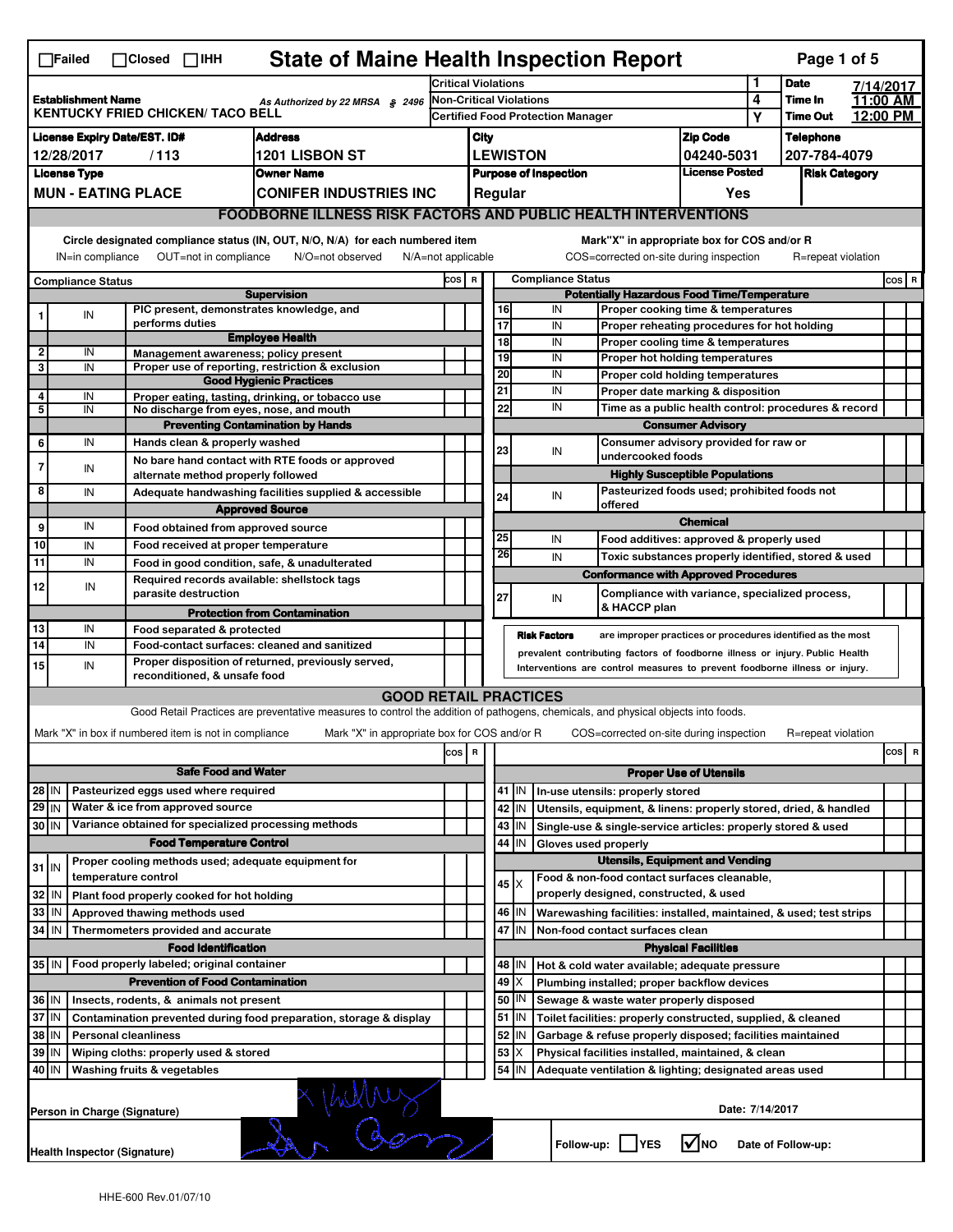|                                                    |                                  | <b>State of Maine Health Inspection Report</b> | Page 2 of 5  |                        |                                  |
|----------------------------------------------------|----------------------------------|------------------------------------------------|--------------|------------------------|----------------------------------|
| <b>Establishment Name</b>                          |                                  | As Authorized by 22 MRSA                       |              | \$2496                 | 7/14/2017<br>Date                |
| <b>KENTUCKY FRIED CHICKEN/ TACO BELL</b>           |                                  |                                                |              |                        |                                  |
| License Expiry Date/EST. ID#<br>12/28/2017<br>/113 | <b>Address</b><br>1201 LISBON ST | City / State<br><b>LEWISTON</b>                | /ME          | Zip Code<br>04240-5031 | <b>Telephone</b><br>207-784-4079 |
|                                                    |                                  | <b>Temperature Observations</b>                |              |                        |                                  |
| Location                                           | <b>Temperature</b>               |                                                | <b>Notes</b> |                        |                                  |
| walk-in cooler                                     | 39                               |                                                |              |                        |                                  |
| cooler small                                       | 39                               |                                                |              |                        |                                  |
| chicken                                            | 188                              |                                                |              |                        |                                  |
| Chiclen Pot Pie                                    | 167                              |                                                |              |                        |                                  |
| hot water                                          | 110 plus                         |                                                |              |                        |                                  |



**Date: 7/14/2017**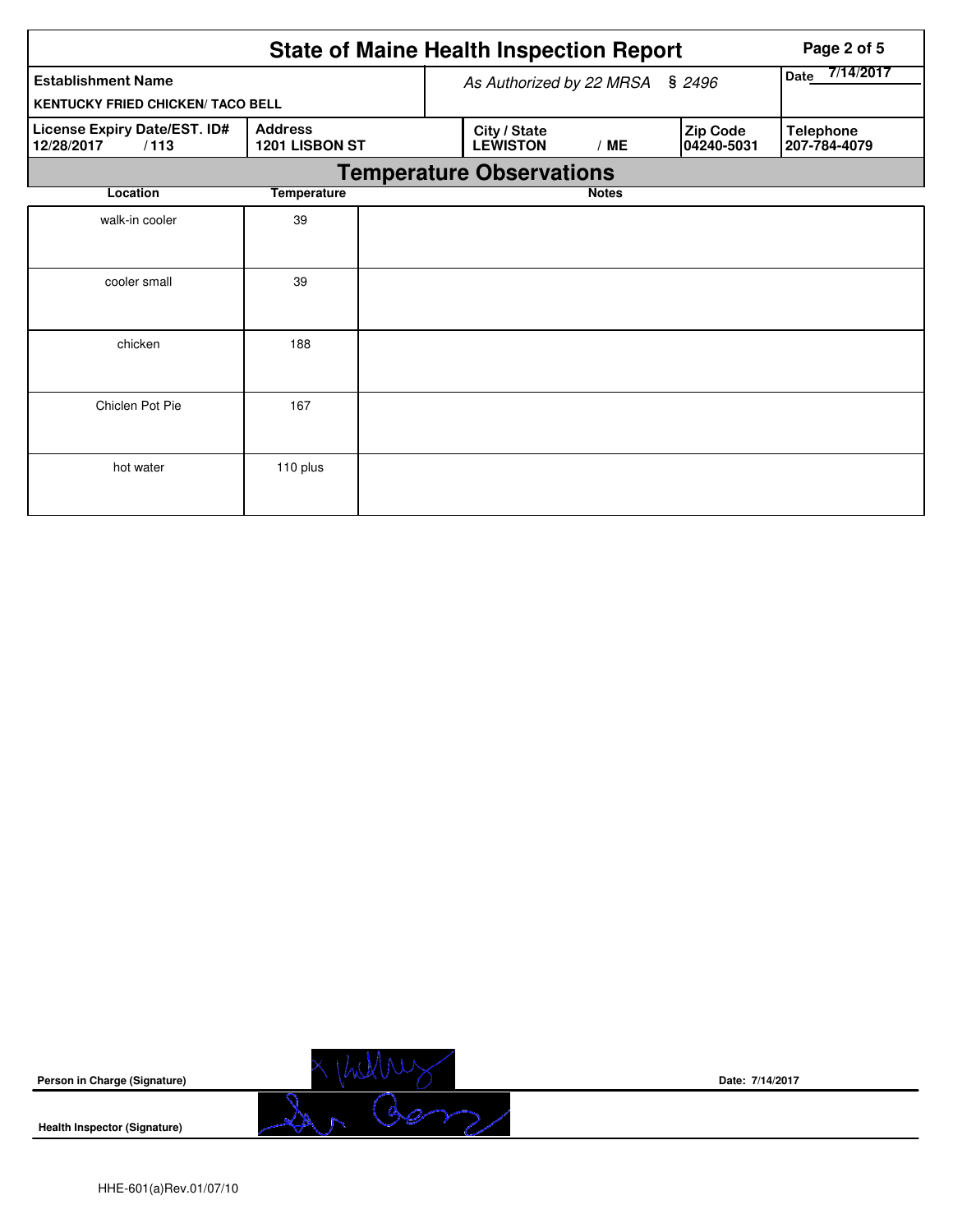| 7/14/2017<br>Date<br><b>Establishment Name</b><br><b>KENTUCKY FRIED CHICKEN/ TACO BELL</b><br><b>Address</b><br>License Expiry Date/EST. ID#<br>City / State<br><b>Zip Code</b><br><b>LEWISTON</b><br>12/28/2017<br>1201 LISBON ST<br><b>ME</b><br>04240-5031<br>/113<br><b>Observations and Corrective Actions</b><br>Violations cited in this report must be corrected within the time frames below, or as stated in sections<br>8-405.11 and 8-406.11 of the Food Code<br>45: 4-204.12: N: Equipment openings, closures and deflectors are improperly designed and constructed.<br>INSPECTOR NOTES: replace split door seals<br>49: 5-205.15: C: Plumbing system not properly maintained in good repair.<br>INSPECTOR NOTES: repair leak 3 bay sink area |  |  |  |  |  |  |  |  |  |
|-------------------------------------------------------------------------------------------------------------------------------------------------------------------------------------------------------------------------------------------------------------------------------------------------------------------------------------------------------------------------------------------------------------------------------------------------------------------------------------------------------------------------------------------------------------------------------------------------------------------------------------------------------------------------------------------------------------------------------------------------------------|--|--|--|--|--|--|--|--|--|
|                                                                                                                                                                                                                                                                                                                                                                                                                                                                                                                                                                                                                                                                                                                                                             |  |  |  |  |  |  |  |  |  |
|                                                                                                                                                                                                                                                                                                                                                                                                                                                                                                                                                                                                                                                                                                                                                             |  |  |  |  |  |  |  |  |  |
|                                                                                                                                                                                                                                                                                                                                                                                                                                                                                                                                                                                                                                                                                                                                                             |  |  |  |  |  |  |  |  |  |
|                                                                                                                                                                                                                                                                                                                                                                                                                                                                                                                                                                                                                                                                                                                                                             |  |  |  |  |  |  |  |  |  |
|                                                                                                                                                                                                                                                                                                                                                                                                                                                                                                                                                                                                                                                                                                                                                             |  |  |  |  |  |  |  |  |  |
|                                                                                                                                                                                                                                                                                                                                                                                                                                                                                                                                                                                                                                                                                                                                                             |  |  |  |  |  |  |  |  |  |
|                                                                                                                                                                                                                                                                                                                                                                                                                                                                                                                                                                                                                                                                                                                                                             |  |  |  |  |  |  |  |  |  |
|                                                                                                                                                                                                                                                                                                                                                                                                                                                                                                                                                                                                                                                                                                                                                             |  |  |  |  |  |  |  |  |  |
|                                                                                                                                                                                                                                                                                                                                                                                                                                                                                                                                                                                                                                                                                                                                                             |  |  |  |  |  |  |  |  |  |
| 53: 6-201.11: N: Floors, walls, and ceilings are not smooth and easily cleanable.                                                                                                                                                                                                                                                                                                                                                                                                                                                                                                                                                                                                                                                                           |  |  |  |  |  |  |  |  |  |
| INSPECTOR NOTES: re-grout floors then re-seal floors throughout kitchen                                                                                                                                                                                                                                                                                                                                                                                                                                                                                                                                                                                                                                                                                     |  |  |  |  |  |  |  |  |  |
| 53: 6-201.17: N: Walls and ceiling attachments are not easily cleanable.                                                                                                                                                                                                                                                                                                                                                                                                                                                                                                                                                                                                                                                                                    |  |  |  |  |  |  |  |  |  |
| <b>INSPECTOR NOTES: paint ceilings</b>                                                                                                                                                                                                                                                                                                                                                                                                                                                                                                                                                                                                                                                                                                                      |  |  |  |  |  |  |  |  |  |
| 53: 6-501.12: N: The physical facilities are not clean.                                                                                                                                                                                                                                                                                                                                                                                                                                                                                                                                                                                                                                                                                                     |  |  |  |  |  |  |  |  |  |
| INSPECTOR NOTES: Clean in back of all equipment floors and walls                                                                                                                                                                                                                                                                                                                                                                                                                                                                                                                                                                                                                                                                                            |  |  |  |  |  |  |  |  |  |



**Date: 7/14/2017**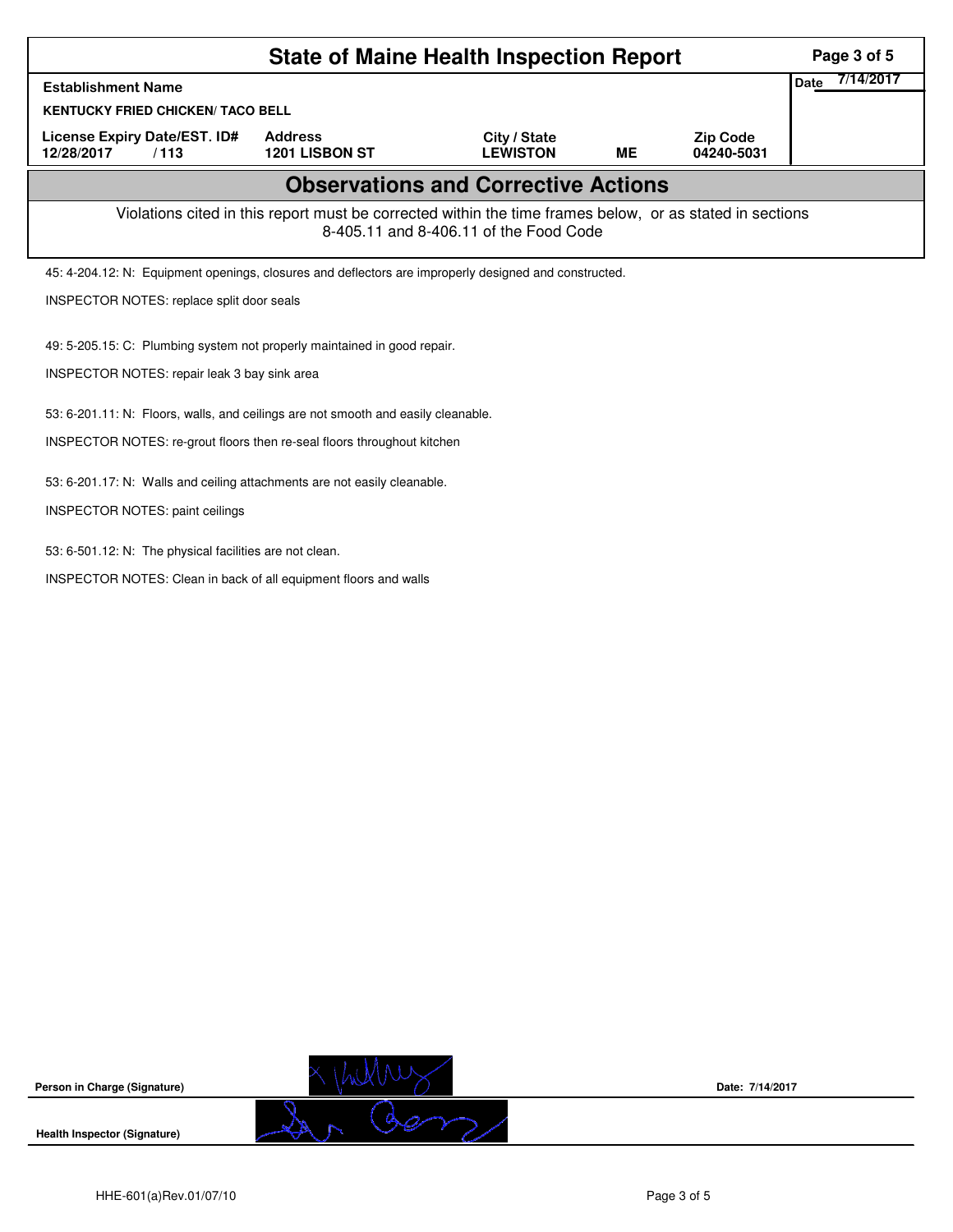| <b>State of Maine Health Inspection Report</b><br>Page 4 of 5                                                                                                                                                                                                                                                                                                                                                    |  |  |  |  |  |  |  |  |  |  |  |
|------------------------------------------------------------------------------------------------------------------------------------------------------------------------------------------------------------------------------------------------------------------------------------------------------------------------------------------------------------------------------------------------------------------|--|--|--|--|--|--|--|--|--|--|--|
| <b>Establishment Name</b><br><b>KENTUCKY FRIED CHICKEN/ TACO BELL</b>                                                                                                                                                                                                                                                                                                                                            |  |  |  |  |  |  |  |  |  |  |  |
| License Expiry Date/EST. ID#<br><b>Address</b><br>City / State<br><b>Zip Code</b><br><b>1201 LISBON ST</b><br><b>LEWISTON</b><br>ME<br>12/28/2017<br>/113<br>04240-5031                                                                                                                                                                                                                                          |  |  |  |  |  |  |  |  |  |  |  |
| <b>Inspection Notes</b>                                                                                                                                                                                                                                                                                                                                                                                          |  |  |  |  |  |  |  |  |  |  |  |
| RED FOLDER-EMPLOYEE HEALTH POLICY<br>Employee Health Policy left and explained the policy with the PIC. Please retain information as you will be asked next year during<br>your inspection to provide the employee Health Policy information which was left with the PIC.                                                                                                                                        |  |  |  |  |  |  |  |  |  |  |  |
| <b>Certified Food Protection Manager</b><br>Unless directed otherwise, all Eating Establishments are required to submit a copy of their Certified Food Protection Manager<br>(CFPM) certificate. A CFPM must be hired within 90 days of a new eating establishment opening or when a CFPM leaves<br>employment. For a list of CFPM courses and trainers go to http://www.maine.gov/healthinspection/training.htm |  |  |  |  |  |  |  |  |  |  |  |

Please provide a copy of this certification(s) to your inspector [Susan Reny ] by emailing to [ sreny@lewistonmaine.gov ] or faxing to 207-795-5071. A copy may also be sent to Carol Gott, Health Inspection Program, 286 Water St. 3rd Floor, Augusta, ME 04333 or carol.gott@maine.gov.

Please include the name of your establishment and the establishment ID# with your certification(s).

2013 Maine Food Code Adoption

The Maine Food Code was adopted in October of 2013. Please refer to our website for a copy,

http://www.maine.gov/healthinspection. Following are a few of the major changes:

• No Bare Hand Contact with Ready-To-Eat Food. Handlers are required to use gloves, utensils, deli papers, etc., to avoid bare hand contact with ready-to-eat food;

- Establishments must have clean-up procedures for employees to follow following vomiting and diarrheal events;
- Responsibilities of the person in charge for ill employees (exclusions and restrictions); and,
- Date marking of Ready-to-eat potentially hazardous foods.

## Violation Correction Timeframe

Critical violations should be corrected on site, but in any event, within 10 days. The licensee must contact the inspector when the critical violation has been addressed at 207-( 513-3125 Ext 3224 ) or email ( sreny@lewistonmaine.gov ). Non-critical violations must be corrected within 30 days. Failure to satisfactorily correct these violations before the follow-up inspection may result in enforcement proceedings by the Department to include fines and penalties, which are outlined in Sections 7, 8 and 9 of the Rules Relating to the Administration and Enforcement of Establishments Licensed by the Health Inspection Program available at http://www.maine.gov/healthinspection. License renewals can be denied if violations are not corrected within the noted timeframes.

## C= Critical violation and NC= Non-critical violation

"Critical violation" means a provision of the Food Code that, if in non-compliance, is more likely than other violations to contribute to food contamination, illness or environmental health hazard.

## Additional Inspection Fee

License fees provide for two inspections per year. When additional inspections are required, the Department may charge an additional \$100 fee to cover the costs of each additional inspection or visit.

## Document Retention/Posting

Pursuant to the Maine Food Code, the establishment's current license must be displayed. In addition, a sign or placard must be posted in a conspicuous area notifying consumers that a copy of the most recent inspection report is available upon request. CFPM certificates must be posted in a conspicuous area and must be available to the Department upon request.

CFPM:Kristina Moody exp 4/16/2020

Pest management services with Modern Pest monthly